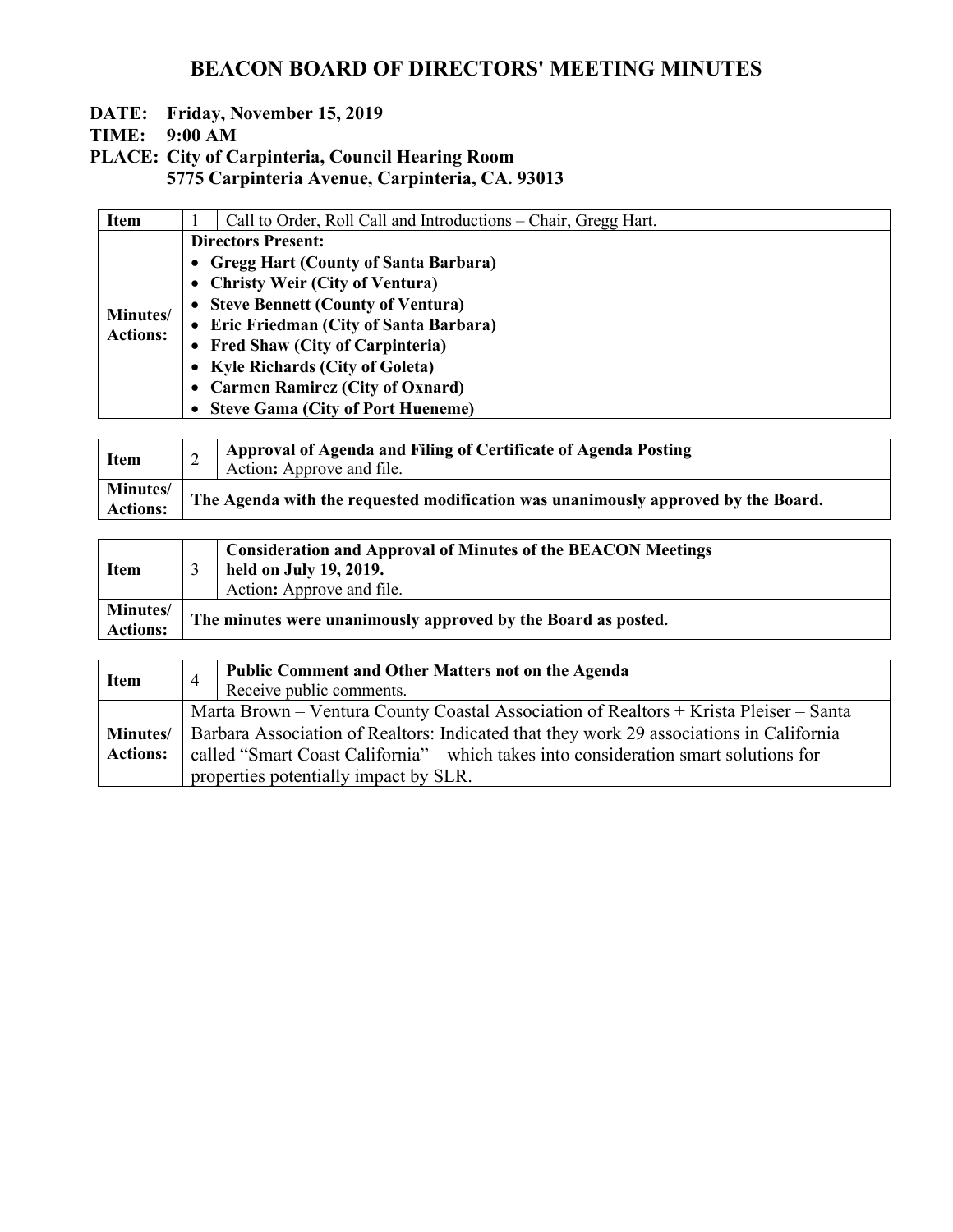#### **DATE: Friday, November 15, 2019**

**TIME: 9:00 AM**

**PLACE: City of Carpinteria, Council Hearing Room 5775 Carpinteria Avenue, Carpinteria, CA. 93013**

|                             |           | <b>Reports</b>                                                                                     |
|-----------------------------|-----------|----------------------------------------------------------------------------------------------------|
| <b>Item</b>                 | 5         | a. Reports from legislative offices.                                                               |
|                             |           | b. Board Member Reports and Updates                                                                |
|                             | $\bullet$ | Director Gama indicated that the City of PH had written to the Whitehouse re/ the sand             |
|                             |           | retention issues at Port Hueneme Beach. A response was received which was                          |
|                             |           | encouraging. Mr. Gama also reported that the amount of sand in the CI Sand Trap is                 |
|                             |           | now estimated at 3M CY. Finally, Mr. Gama reported that he will be attending the                   |
|                             |           | CMAC conference in January in DC and will meet with both the Navy and USACOE.                      |
|                             | $\bullet$ | Director Richards reported that the City of Goleta now owns its own City Hall which is             |
|                             |           | a significant milestone. In addition, the City will be joining the Community Energy                |
|                             |           | Coalition in which Mr. Richards will represent the City and on Nov 1 <sup>st</sup> the City held a |
|                             |           | workshop on resiliency. Also, the City has joined Cycle California Coast a coalition of            |
|                             |           | non-profits and government agencies promoting bike tourism and bike infrastructure in              |
|                             |           | the Central Coast. Finally, Mr. Richards reported that the State Lands Commission had              |
|                             |           | decommissioned Platform Holly as well as a pier on Goleta property.                                |
|                             | $\bullet$ | Director Shaw reported that the City of Carpinteria was also a member of Cycle                     |
|                             |           | California Coast and that the California Land Trust has acquired an additional 21 acres            |
| Minutes/<br><b>Actions:</b> |           | on the Carpinteria Bluff for preservation.                                                         |
|                             | $\bullet$ | Director Weir reported that she attended a Bike Conference hosted by the City of SB                |
|                             |           | and it was reported that the City of Goleta had received \$24M of ATP funding for its              |
|                             |           | San Jose Creek Bike Path Project. Ms. Weir also posed the question of how the SCE                  |
|                             |           | Settlement dollars should be spent – could it be used to implement SLR adaptation                  |
|                             |           | projects?                                                                                          |
|                             | $\bullet$ | Director Freidman reported that the City of SB SLR subcommittee continues to meet                  |
|                             |           | and are drafting recommendations by the end of the year. In 2020 the SLR Adaptation                |
|                             |           | recommendations will be adopted. The City will plan on making a presentation to                    |
|                             |           | BEACON on its SLR adaptation actions.                                                              |
|                             | $\bullet$ | Director Ramirez reported that TNC was awarded a \$1M OPC grant for restoration at                 |
|                             |           | Orman Beach.                                                                                       |
|                             | $\bullet$ | Chair Hart reported that the sediment from the County's recently completed dredging of             |
|                             |           | Goleta Slough will not be taken to Goleta Beach. Mr. Hart also inquired as to the status           |
|                             |           | of the City of Carpinteria's Rincon Trail Project.                                                 |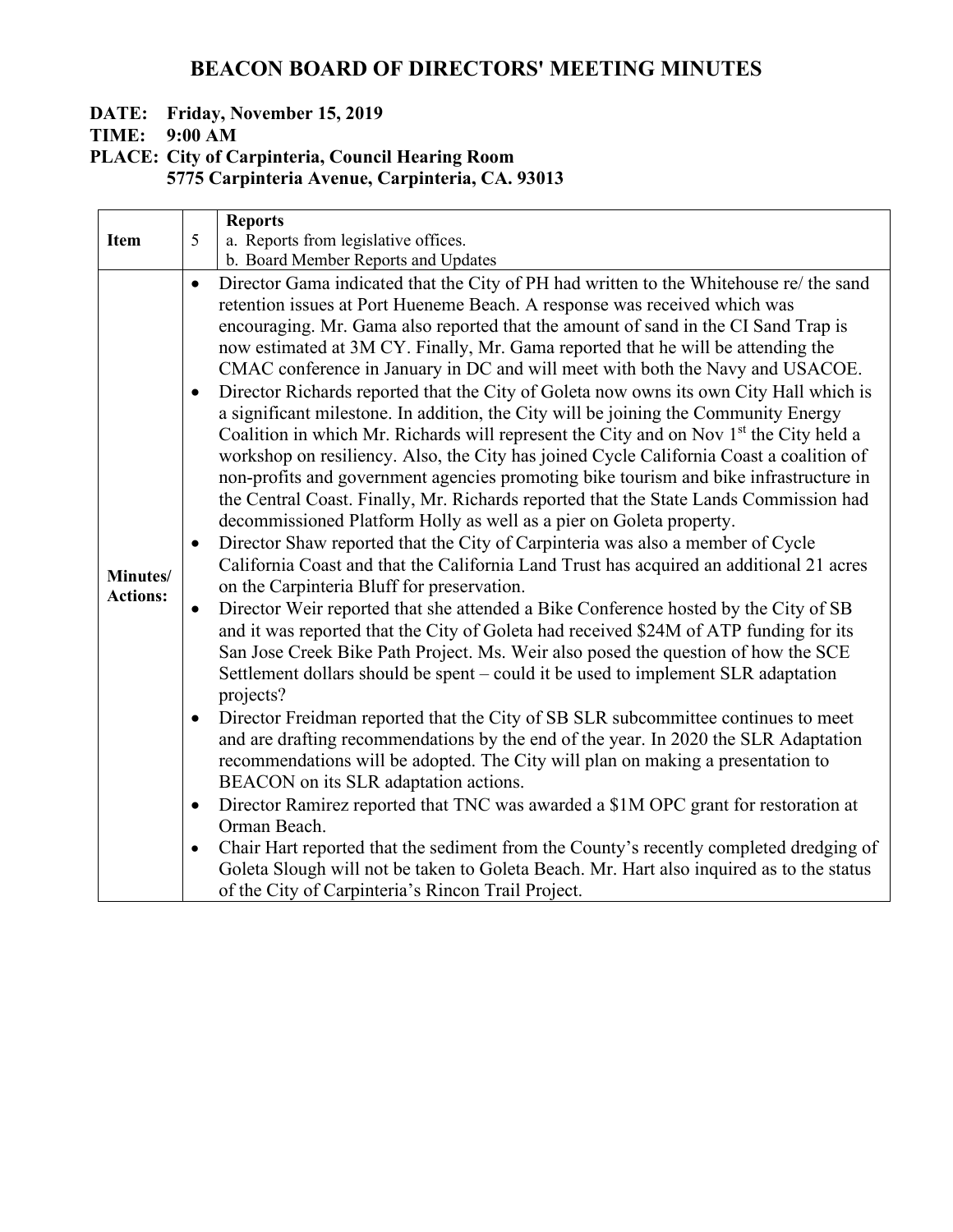#### **DATE: Friday, November 15, 2019**

**TIME: 9:00 AM**

**PLACE: City of Carpinteria, Council Hearing Room**

| <b>Item</b>                         | $\sigma$ | <b>Calendar Year 2020 Meeting Schedule</b><br>a. Consider and adopt meeting schedule for Calendar Year 2020.                                                                              |
|-------------------------------------|----------|-------------------------------------------------------------------------------------------------------------------------------------------------------------------------------------------|
| <b>Minutes</b> /<br><b>Actions:</b> |          | The Executive Director presented the Board meeting calendar for 2020.<br><b>BOARD ACTIONS:</b><br>The Board approved unanimously 2020 Board Meeting calendar with change that the January |
|                                     |          | 17 meeting be shifted to January 24.                                                                                                                                                      |

|                             |   | <b>BEACON Management</b>                                                                                                                                                                                                                                                                                                                                                                                                                                                                                                                                                                                                                                                                                                                                                                                                                                                                                                                                                                                                                                                                                                                                                                                                                                                                                                                                                                                                                                                                                                                                                                                                                                                                                                                                                                                                                                                                                                                                                                                                                                                                                                                                                                                                                                                                                                                                                                                                                                                                                                                                                                                                                                                                                                                                                                                  |
|-----------------------------|---|-----------------------------------------------------------------------------------------------------------------------------------------------------------------------------------------------------------------------------------------------------------------------------------------------------------------------------------------------------------------------------------------------------------------------------------------------------------------------------------------------------------------------------------------------------------------------------------------------------------------------------------------------------------------------------------------------------------------------------------------------------------------------------------------------------------------------------------------------------------------------------------------------------------------------------------------------------------------------------------------------------------------------------------------------------------------------------------------------------------------------------------------------------------------------------------------------------------------------------------------------------------------------------------------------------------------------------------------------------------------------------------------------------------------------------------------------------------------------------------------------------------------------------------------------------------------------------------------------------------------------------------------------------------------------------------------------------------------------------------------------------------------------------------------------------------------------------------------------------------------------------------------------------------------------------------------------------------------------------------------------------------------------------------------------------------------------------------------------------------------------------------------------------------------------------------------------------------------------------------------------------------------------------------------------------------------------------------------------------------------------------------------------------------------------------------------------------------------------------------------------------------------------------------------------------------------------------------------------------------------------------------------------------------------------------------------------------------------------------------------------------------------------------------------------------------|
| <b>Item</b>                 | 8 | Receive a report from the Executive Director regarding transition of BEACON Staff and<br>a.                                                                                                                                                                                                                                                                                                                                                                                                                                                                                                                                                                                                                                                                                                                                                                                                                                                                                                                                                                                                                                                                                                                                                                                                                                                                                                                                                                                                                                                                                                                                                                                                                                                                                                                                                                                                                                                                                                                                                                                                                                                                                                                                                                                                                                                                                                                                                                                                                                                                                                                                                                                                                                                                                                               |
|                             |   | succession strategy.                                                                                                                                                                                                                                                                                                                                                                                                                                                                                                                                                                                                                                                                                                                                                                                                                                                                                                                                                                                                                                                                                                                                                                                                                                                                                                                                                                                                                                                                                                                                                                                                                                                                                                                                                                                                                                                                                                                                                                                                                                                                                                                                                                                                                                                                                                                                                                                                                                                                                                                                                                                                                                                                                                                                                                                      |
| Minutes/<br><b>Actions:</b> |   | Executive Director Brian Brennan indicated that Supervisor Bennett will be termed out at the end of<br>2020 and therefore Mr. Brennan has decided he will also end his role as pro-bono Executive<br>Director which he has held since 2007. Consequently, BEACON needs to affect a transition in<br>its Executive leadership, starting in 2020, giving BEACON the opportunity to transfer<br>executive leadership responsibilities in an orderly manner and with sufficient time to ensure<br>as seamless transition as possible while maintaining and accelerating BEACON's programs<br>and initiatives.<br>Mr. Brennan proposed BEACON Board consider appointing a Deputy Executive Director<br>starting in the new year. The Executive Director would spend the next year in training and<br>transferring executive responsibilities to the Deputy Director. Among the responsibilities<br>starting in the new year, the Deputy Executive Director would be tasked with organizing<br>and managing BEACON Board agendas and meetings. In addition, the Deputy Director<br>would become familiar and conversant with BEACON Budgeting and funding details. The<br>Deputy Director would work with the incumbent Executive Director in developing the next<br>fiscal year budget and would be responsible for developing and presenting a multi-year<br>financial strategy to the BEACON Board, starting with the FY2020-2021 Budget to be<br>presented to the Board during the Spring 2020. To take the position of Deputy Director, Mr.<br>Brennan recommended Mr. Marc Beyeler who has been working as a consultant to<br>BEACON since 2014. Mr. Bayeler is highly qualified, very familiar with Santa Barbara and<br>Ventura counties and already has a very comprehensive understanding of the BEACON<br>organization and history.<br>Director Weir requested that a job description of the Deputy position be provided.<br>Director Ramirez indicated that a succession plan is critical and commended Supervisor<br>Bennett for allowing Mr. Brennan to take time from his position as executive aid to the First<br>District Supervisor to serve as the BEACON Executive Director for so many years at no<br>cost to BEACON.<br>Director Freidman concurred with the request for a job description and that Staff also bring<br>back to the Board a projected budget including the costs of a paid Executive Director. Mr.<br>Freidman suggested that an increase in BEACON member dues will be required.<br>Director Gama indicated that BEACON's role is critical, and we must prevent beach quality<br>sediment being exported to upland destinations.<br><b>BOARD ACTIONS:</b><br>The Board directed Staff to return with formal recommendations in January along<br>with a job description, |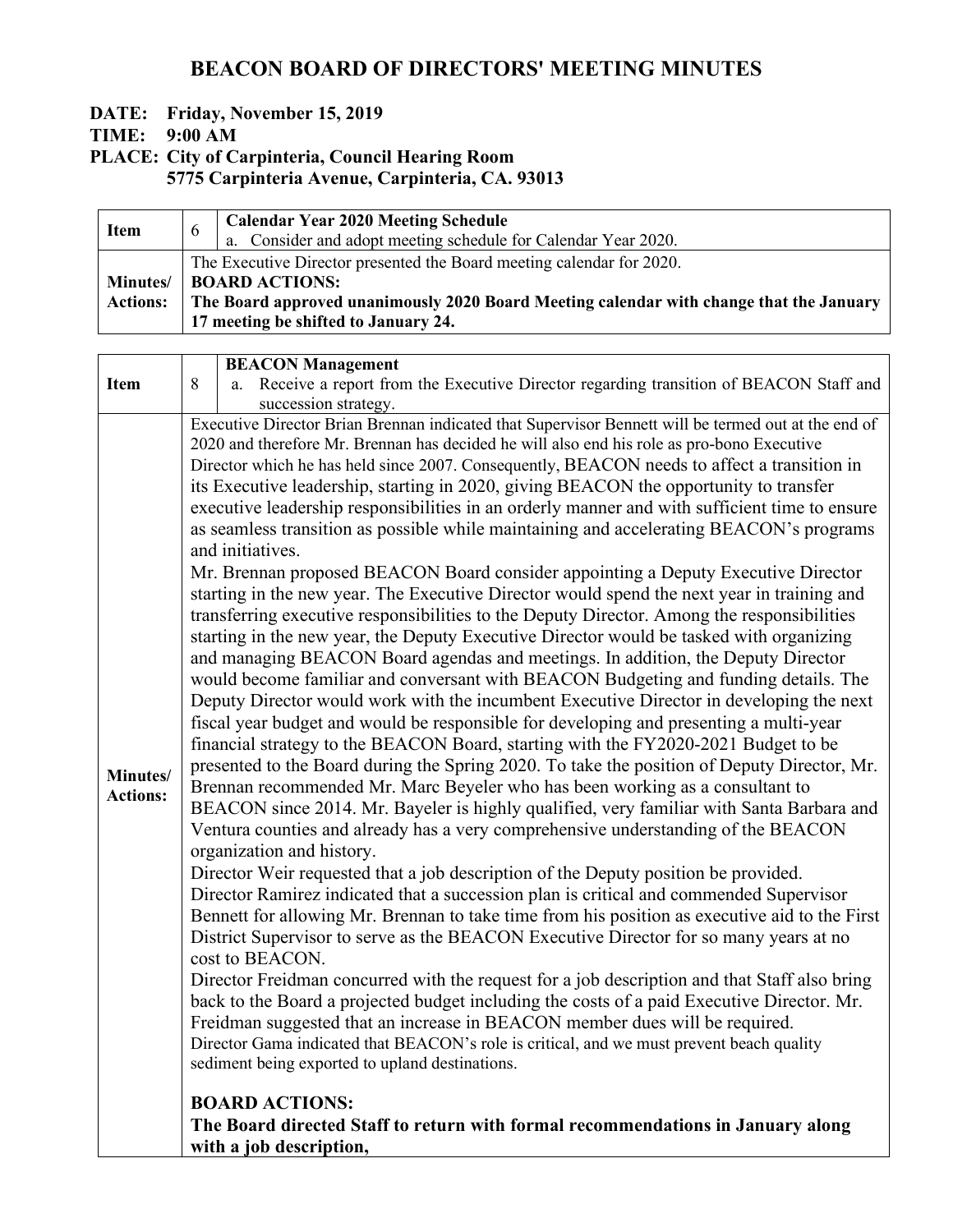#### **DATE: Friday, November 15, 2019**

**TIME: 9:00 AM**

**PLACE: City of Carpinteria, Council Hearing Room**

|                 |                                                                                   | <b>Auditor-Controller's Recommended Actions</b>                                             |  |  |  |
|-----------------|-----------------------------------------------------------------------------------|---------------------------------------------------------------------------------------------|--|--|--|
|                 |                                                                                   | Receive and file the Fiscal Year 2019-2020 Unadjusted Budget-to-Actual report for the<br>a. |  |  |  |
|                 |                                                                                   | year-to-date period ending October 31, 2019 (Exhibit I)).                                   |  |  |  |
| <b>Item</b>     | 9                                                                                 | b. Authorize the Auditor-Controller's Office to make budgetary adjustments as follows:      |  |  |  |
|                 |                                                                                   | (requires $6/10$ th vote):                                                                  |  |  |  |
|                 |                                                                                   | INCREASE Other Professional and Specialized Services \$ 64,000                              |  |  |  |
|                 |                                                                                   | INCREASE Revenue - State Other<br>\$64,000                                                  |  |  |  |
|                 |                                                                                   | Mr. Carlos Maldonado of the ACO presented two items: the first reporting on the Budget to   |  |  |  |
|                 |                                                                                   | Actual for period ending October 31, 2019 and the second reporting budget adjustments to    |  |  |  |
|                 | make use of the California Coastal Commission Mitigation Fee fund (Shoreline Sand |                                                                                             |  |  |  |
| Minutes/        |                                                                                   | Supply and Public Access Fund) that BEACON holds for use on the Mondo's Cove Public         |  |  |  |
| <b>Actions:</b> |                                                                                   | Access Stairway improvement Project.                                                        |  |  |  |
|                 |                                                                                   |                                                                                             |  |  |  |
|                 |                                                                                   |                                                                                             |  |  |  |
|                 |                                                                                   | <b>BOARD ACTIONS:</b>                                                                       |  |  |  |
|                 |                                                                                   | The Board approved unanimously both ACO Recommended Actions.                                |  |  |  |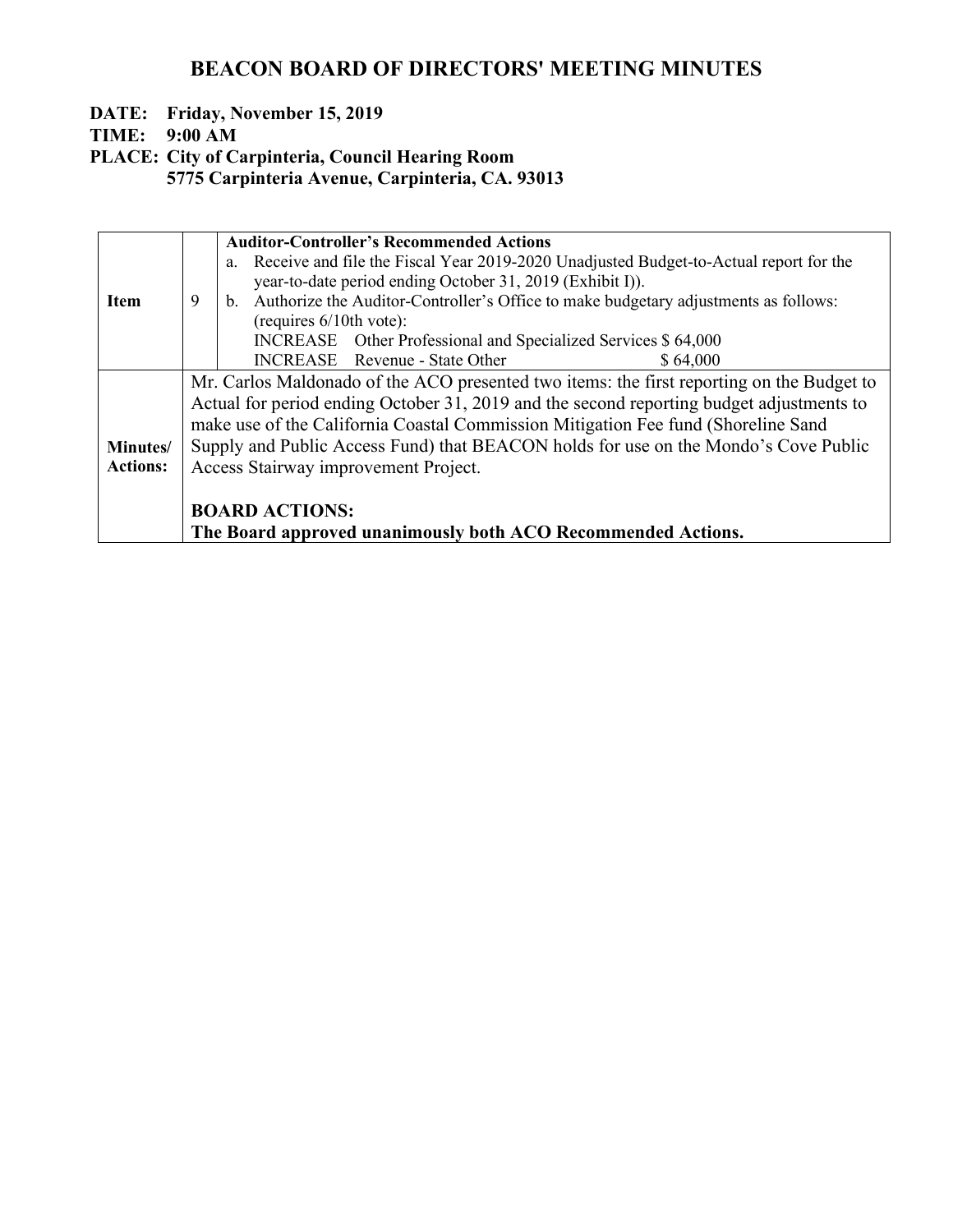#### **DATE: Friday, November 15, 2019**

**TIME: 9:00 AM**

**PLACE: City of Carpinteria, Council Hearing Room**

|                 |                                                                                           | <b>Mondo's Cove Public Access Stairway Improvements</b>                                                  |  |  |  |
|-----------------|-------------------------------------------------------------------------------------------|----------------------------------------------------------------------------------------------------------|--|--|--|
|                 |                                                                                           | Receive status report on the Mondo's Cove Public Access Improvements Project as part of<br>a.            |  |  |  |
|                 |                                                                                           | BEACON's Shoreline Sand Supply and Public Access Fund.                                                   |  |  |  |
|                 |                                                                                           | b. Authorize the Executive Director to execute a Contract with Jensen Design & Survey, Inc.              |  |  |  |
|                 |                                                                                           | for design services on the Mondo's Cove Public Access Improvements Project for the not                   |  |  |  |
|                 |                                                                                           | to exceed amount of \$59,823 with an expiration date of June 30, 2020.                                   |  |  |  |
| <b>Item</b>     | 10                                                                                        | Authorize the Executive Director to execute Amendment No.1 to MBA Consultants<br>$c_{\cdot}$             |  |  |  |
|                 |                                                                                           | contract to fund management services for the Mondo's Cove Public Access Improvements                     |  |  |  |
|                 |                                                                                           | Project increasing the contract amount 4,000 for a new total not to exceed amount of                     |  |  |  |
|                 |                                                                                           | \$31,000.<br>d. Determine the above action is not a "Project" under the California Environmental Quality |  |  |  |
|                 |                                                                                           | Act (CEQA) pursuant to CEQA guideline 15378(b)(5) because it is an administrative                        |  |  |  |
|                 |                                                                                           | activity that will not result in direct or indirect physical changes in the environment.                 |  |  |  |
|                 |                                                                                           | Mr. Beyeler reported at the September meeting, the BEACON Board approved expending                       |  |  |  |
|                 |                                                                                           | funds from the Shoreline Sand Supply and Public Access Fund to design the Mondo's Cove                   |  |  |  |
|                 | Public Access Improvements Project. Since the September Board meeting, BEACON staff       |                                                                                                          |  |  |  |
|                 | prepared a Request for Proposal (RFP) to select a consultant team to complete the design  |                                                                                                          |  |  |  |
|                 | work on the project. The RFP was issued on October 16, 2019 and on November 1, 2019       |                                                                                                          |  |  |  |
|                 | three proposals were received. BEACON staff reviewed, evaluated and ranked the            |                                                                                                          |  |  |  |
|                 | proposals and on November 5, 2019 selected the firm/team of Jensen Design & Survey, Inc.  |                                                                                                          |  |  |  |
|                 |                                                                                           |                                                                                                          |  |  |  |
| Minutes/        | to negotiate a consultant contract. BEACON Staff successfully negotiated a contract scope |                                                                                                          |  |  |  |
| <b>Actions:</b> |                                                                                           | with Jensen Design & Survey on November 8, 2019. BEACON staff is recommending that                       |  |  |  |
|                 |                                                                                           | the Board authorize the Executive Director to execute a contract with Jensen Design $\&$                 |  |  |  |
|                 | Survey, Inc. for an amount up to and not to exceed \$59,823.00 for design services on the |                                                                                                          |  |  |  |
|                 |                                                                                           | project.                                                                                                 |  |  |  |
|                 |                                                                                           |                                                                                                          |  |  |  |
|                 | Director Ramirez requested that the Mondo's Cove project have sufficient public outreach  |                                                                                                          |  |  |  |
|                 | components within the project delivery process.                                           |                                                                                                          |  |  |  |
|                 |                                                                                           | <b>BOARD ACTIONS:</b>                                                                                    |  |  |  |
|                 |                                                                                           | The Board approved unanimously the Recommended Actions.                                                  |  |  |  |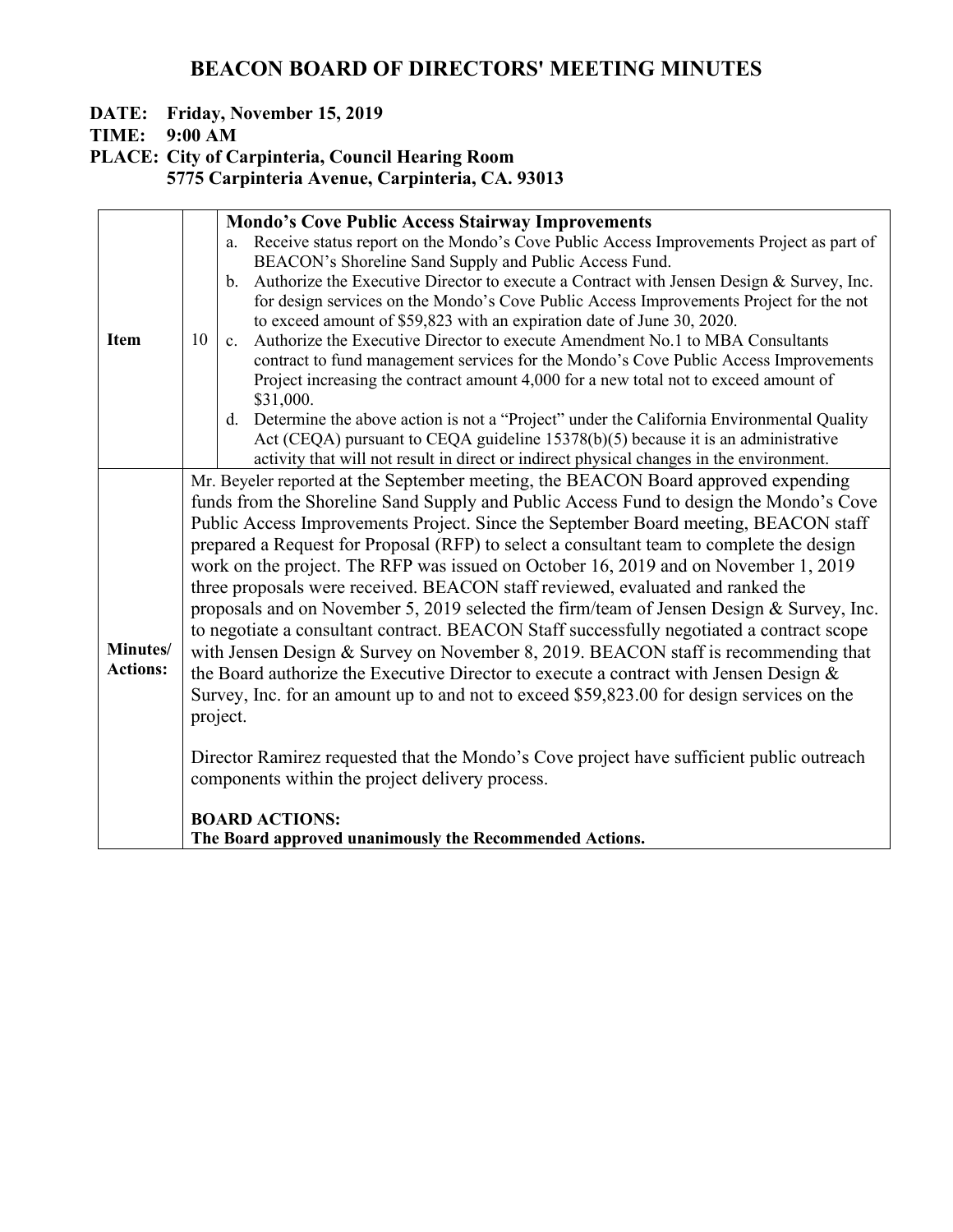#### **DATE: Friday, November 15, 2019**

**TIME: 9:00 AM**

### **PLACE: City of Carpinteria, Council Hearing Room**

|                 |                                                                                      | <b>Mugu Rock Coastal Sediment Enhancement Program</b>                                        |  |  |  |  |  |
|-----------------|--------------------------------------------------------------------------------------|----------------------------------------------------------------------------------------------|--|--|--|--|--|
| <b>Item</b>     | 11                                                                                   | Receive a report from BEACON Staff on the Mugu Rock Coastal Sediment Enhancement<br>a.       |  |  |  |  |  |
|                 |                                                                                      | Program                                                                                      |  |  |  |  |  |
|                 |                                                                                      | Mr. Comati reported that during the last six months, BEACON Staff have engaged with          |  |  |  |  |  |
|                 |                                                                                      | Caltrans District 7 regarding the possibility for BEACON to assist the State in developing   |  |  |  |  |  |
|                 |                                                                                      | a coastal nourishment program utilizing landslide and debris flow sediment deposited onto    |  |  |  |  |  |
|                 |                                                                                      | Route 1, Route 23, and Route 27 during emergency events or from suitable excavated           |  |  |  |  |  |
|                 |                                                                                      | export materials resulting from planned construction projects. Caltrans is interested in     |  |  |  |  |  |
|                 |                                                                                      | funding BEACON to take the lead in the development of such a program based on                |  |  |  |  |  |
|                 |                                                                                      | BEACON's experience with the South-Central Coast Beach Enhancement Program                   |  |  |  |  |  |
|                 |                                                                                      | (SCCBEP). The BEACON Team has assessed this interest and developed a project scope           |  |  |  |  |  |
|                 |                                                                                      | for the "Mugu Rock Coastal Sediment Enhancement Program Project". The project has            |  |  |  |  |  |
|                 |                                                                                      | been formulated to simplify, in terms of environmental review and permitting, the delivery   |  |  |  |  |  |
| Minutes/        |                                                                                      | of sediment to the coast. The project identifies Mugu Rock as a single destination location  |  |  |  |  |  |
| <b>Actions:</b> |                                                                                      | for sediment materials. Source materials would be from emergency events or from              |  |  |  |  |  |
|                 |                                                                                      | excavation export from planned Caltrans projects. Sediment would be placed in the near       |  |  |  |  |  |
|                 |                                                                                      | shore ocean environment at Mugu Rock and would contribute to the overall supply of           |  |  |  |  |  |
|                 |                                                                                      | sediment in the littoral cell.                                                               |  |  |  |  |  |
|                 |                                                                                      | Staff have prepared a Cooperative Agreement with Caltrans to define roles and                |  |  |  |  |  |
|                 |                                                                                      | responsibilities which is being considered by Caltrans. Staff anticipates coming back to the |  |  |  |  |  |
|                 | Board with recommended actions in the future once consensus has been reached between |                                                                                              |  |  |  |  |  |
|                 | the Caltrans Team and BEACON Staff on a path forward.                                |                                                                                              |  |  |  |  |  |
|                 |                                                                                      |                                                                                              |  |  |  |  |  |
|                 |                                                                                      | <b>BOARD ACTIONS:</b>                                                                        |  |  |  |  |  |
|                 |                                                                                      | The Board received and filed to report.                                                      |  |  |  |  |  |
|                 |                                                                                      |                                                                                              |  |  |  |  |  |

| <b>Item</b>     |                                                                                          | <b>Kelp Anchor Demonstration Project</b>                                                                                          |  |  |
|-----------------|------------------------------------------------------------------------------------------|-----------------------------------------------------------------------------------------------------------------------------------|--|--|
|                 |                                                                                          | Receive an update from BEACON Staff on the Kelp Anchor Demonstration Project.<br>a.                                               |  |  |
|                 |                                                                                          | Mr. Greg Christman from the Kelp Anchor Project Team provided a PowerPoint                                                        |  |  |
|                 | presentation on the progress and evolution of the Kelp Anchor project. Mr. Christman     |                                                                                                                                   |  |  |
|                 |                                                                                          | reported that a NFWF Grant has been submitted by SB County Parks for \$1.7M to                                                    |  |  |
|                 | implement Phase 2 of project which requires new permits and covers an area of approx. 13 |                                                                                                                                   |  |  |
|                 |                                                                                          | acres in Goleta Bay. The PowerPoint presentation will be posted on the BEACON website.                                            |  |  |
| Minutes/        |                                                                                          |                                                                                                                                   |  |  |
| <b>Actions:</b> |                                                                                          | Director Richards expressed his support for Phase 2 and indicated that the project would<br>create excellent ecological benefits. |  |  |
|                 |                                                                                          |                                                                                                                                   |  |  |
|                 |                                                                                          | Director Ramirez recommended a solid public relations push on this unique project.                                                |  |  |
|                 |                                                                                          |                                                                                                                                   |  |  |
|                 |                                                                                          | <b>BOARD ACTIONS:</b>                                                                                                             |  |  |
|                 |                                                                                          | The Board received and filed to report.                                                                                           |  |  |